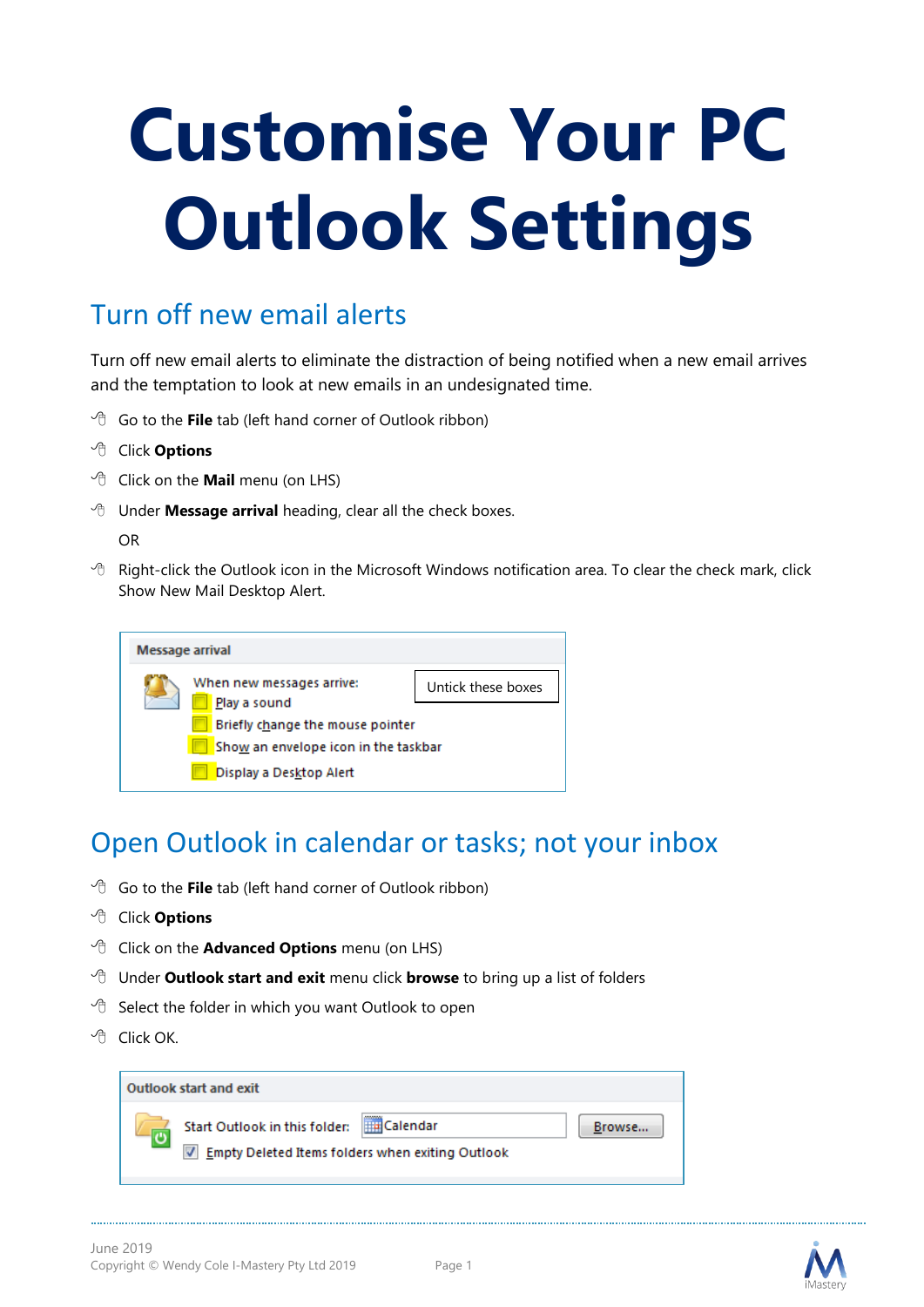# Set up Quick Steps

Set up this Quick Steps to quickly and easily defer emails to Tasks:

#### **Create a task with attachment**

- Go to your Email Inbox
- Make sure you are in the **HOME** tab
- Find the **Quick Steps** sections in the top ribbon
- Click **Create New** button

|                   | Manage Quick Steps       |                     |                  |                                    | ? | $\times$ |
|-------------------|--------------------------|---------------------|------------------|------------------------------------|---|----------|
| Quick step:       |                          | <b>Description:</b> |                  |                                    |   |          |
| 品                 | ! Respond                | ! Respond           |                  |                                    |   |          |
| ₩                 | Reading                  | <b>Actions:</b>     | 88               | Categorize message: ! VIPs Usually |   |          |
| ₩                 | Personal email           |                     | Needs a Response |                                    |   |          |
| 禸                 | <b>YMCA</b>              | Shortcut key: None  |                  |                                    |   |          |
| ₿                 | Task w Text & delete     | <b>Tooltip:</b>     | None             |                                    |   |          |
| Ů                 | Task w Attach & Del      |                     |                  |                                    |   |          |
| ⇆                 | Reply, Task & Delet      |                     |                  |                                    |   |          |
| $\leftrightarrow$ | Reply & Delete           |                     |                  |                                    |   |          |
| Ħ                 | Appointment w text       |                     |                  |                                    |   |          |
|                   | Done                     |                     |                  |                                    |   |          |
|                   |                          | Edit                | Duplicate        | Delete                             |   |          |
|                   | New $\blacktriangledown$ |                     |                  |                                    |   |          |
|                   |                          |                     |                  |                                    |   |          |
|                   | <b>Reset to Defaults</b> |                     |                  | OK                                 |   | Cancel   |

- Click the arrow on the **Choose an Action** drop down menu
- Scroll down and select **Create a task with attachment**

| <b>Edit Quick Step</b>                                                                                                            | 7            |    |
|-----------------------------------------------------------------------------------------------------------------------------------|--------------|----|
| Name:<br>Create a task with attachment<br>Add actions below that will be performed when this quick step is clicked on.<br>Actions |              |    |
| Create a task with attachment<br>M                                                                                                | $\checkmark$ | IШ |
| <b>Add Action</b>                                                                                                                 |              |    |

- Click on the button **Add Action**
- Click the arrow on the **Choose an Action** drop down menu
- This time select **Move to folder**
- Click the arrow on the **Choose folder** drop down menu



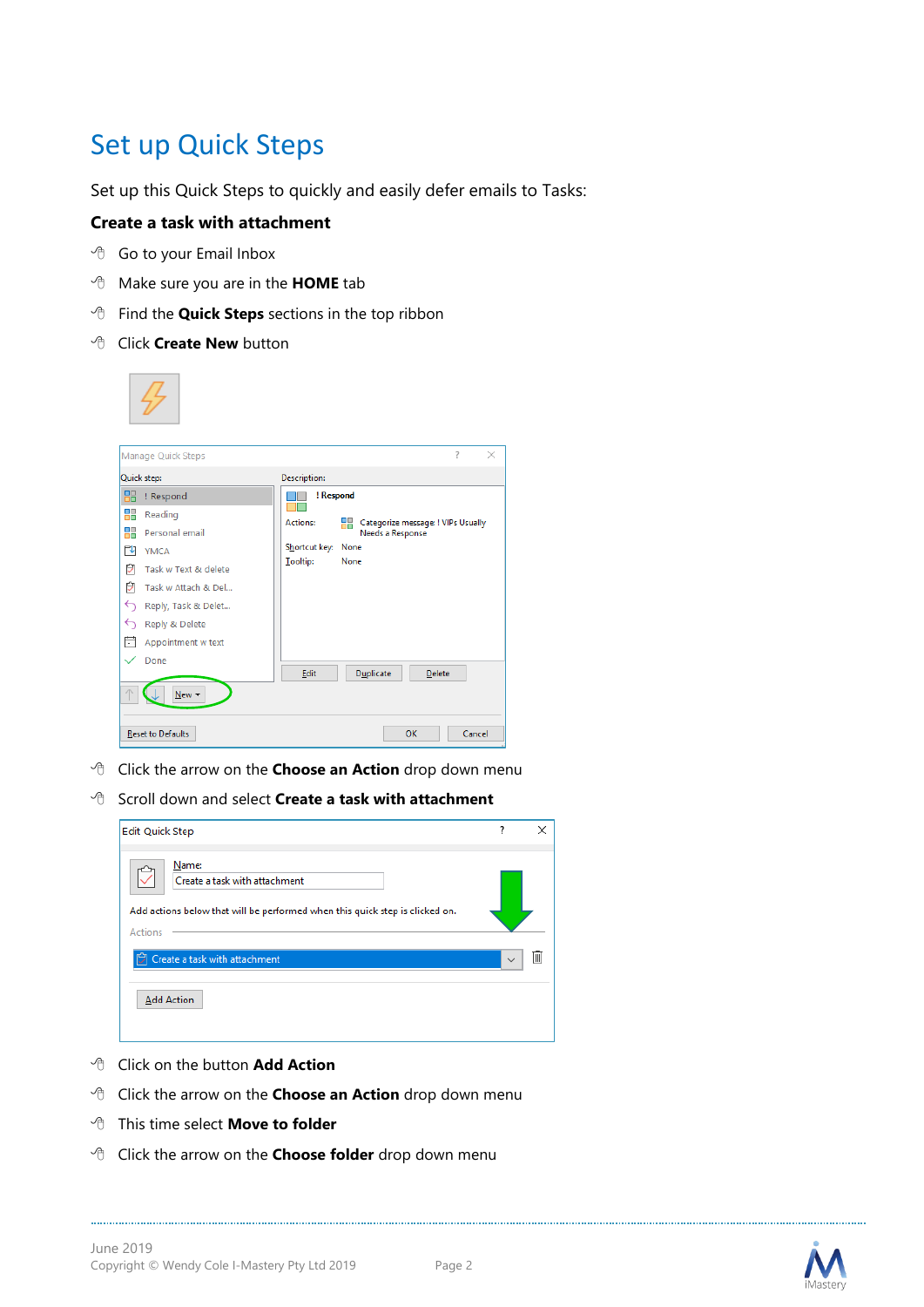- <sup>t</sup> Select where you would like to move your email to after you've created a Task. I put mine in my Deleted Items, but many people like to move the email to a folder called Reviewed
- Change the name of the Quick Step to an abbreviation such as *Task w Email & Move*
- Click **Finish** button

| Edit Quick Step                                                                                | 7 | $\times$ |
|------------------------------------------------------------------------------------------------|---|----------|
| Name:<br>Task w Email & Move to Reviewed                                                       |   |          |
| Add actions below that will be performed when this quick step is clicked on.<br><b>Actions</b> |   |          |
| Create a task with attachment                                                                  |   | ╢        |
| <b>Nove to folder</b>                                                                          |   | IIII     |
| Reviewed                                                                                       |   |          |
| <b>Add Action</b>                                                                              |   |          |
|                                                                                                |   |          |
|                                                                                                |   |          |
|                                                                                                |   |          |
| Optional                                                                                       |   |          |
| Choose a shortcut $\vert \vee \vert$<br>Shortcut key:                                          |   |          |
| Tooltip text:<br>This text will show up when the mouse hovers over the quick step.             |   |          |
| Finish                                                                                         |   | Cancel   |

## Customise your task view

#### **View Tasks Next to Your Calendar**

- <sup>t</sup> Start in the **Calendar**
- <sup>t</sup> Go to the **View** tab in the very top ribbon
- Go to the Layout section and click on the **To-Do Bar**
- <sup></sub><sup><sup></sup> Select **Tasks**</sup></sup>

#### **Select Columns**

- $\sqrt{\theta}$  Placing your mouse over the top of the now visible To-Do Bar, right click and select the last option in the list called **View Settings**
- You should now see a box called **Advanced View Settings: To-Do List**



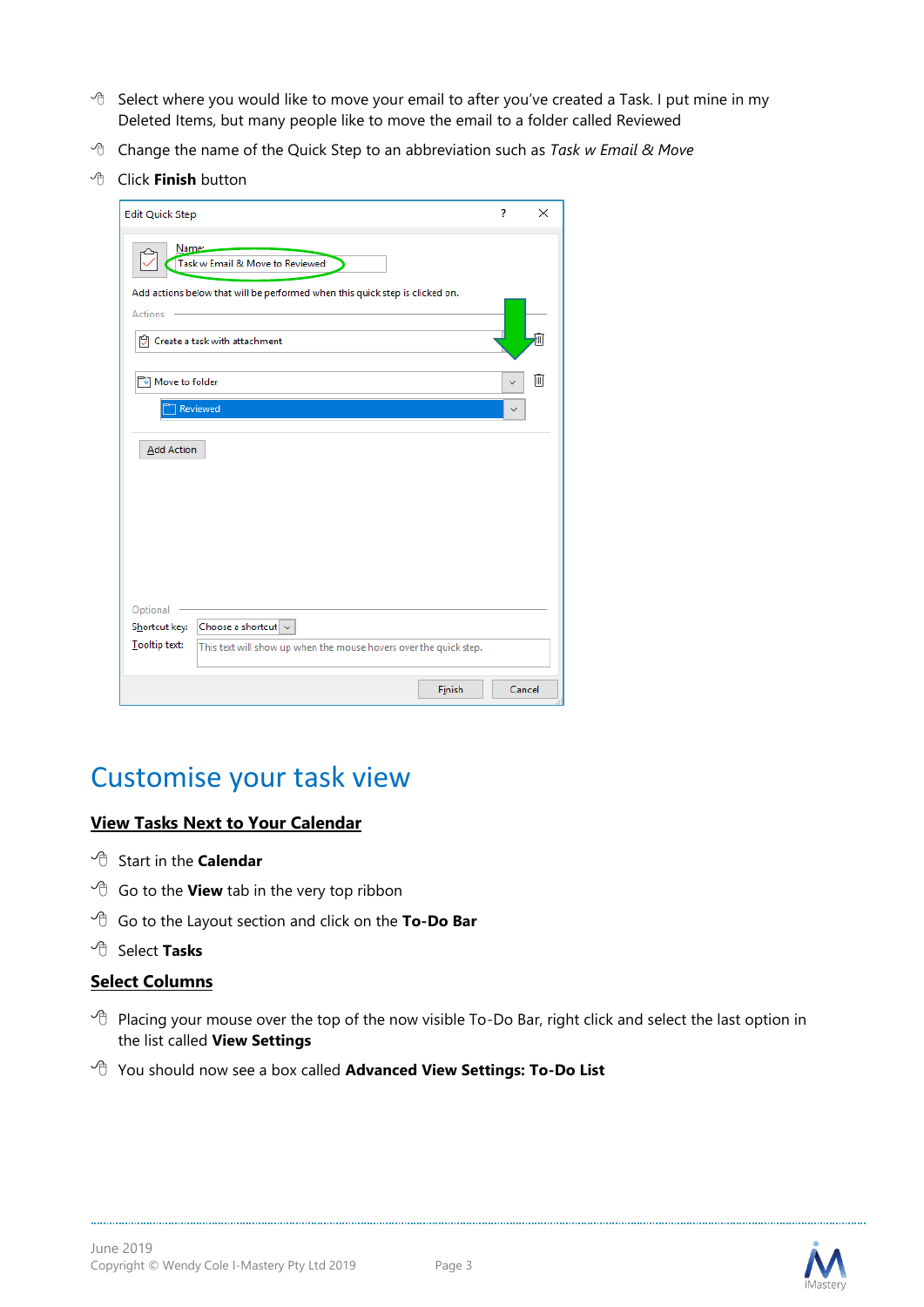

- Go to the 1st button on the list called **Columns…** and click to open
- $\sqrt{a}$  Select and delete so that you have these 7 columns:

| Maximum number of lines in compact mode: 1          |              | $\checkmark$ |                                                |
|-----------------------------------------------------|--------------|--------------|------------------------------------------------|
| Select available columns from:                      |              |              |                                                |
| <b>All Task fields</b><br><b>Available-columns</b>  |              |              | Show these columns in this order:              |
| Recurring<br><b>Reminder Override Default</b>       | ۸            | $Add -$      | Attachment<br>$\overline{\phantom{a}}$<br>Icon |
| <b>Reminder Sound</b><br><b>Reminder Sound File</b> |              | <- Remove    | Priority<br>Reminder                           |
| <b>Reminder Time</b>                                |              |              | Subject                                        |
| <b>Request Status</b>                               |              | New Column   | Categories                                     |
| <b>Requested By</b><br>Role                         |              |              | <b>Flag Status</b>                             |
| Schedule+ Priority                                  |              |              |                                                |
| Sensitivity<br>Size                                 |              |              |                                                |
| Size on Server                                      |              |              |                                                |
| <b>Start Date</b>                                   |              |              |                                                |
| <b>Status</b>                                       | $\checkmark$ |              |                                                |
| Properties<br>Delete                                |              |              | Move Down<br>Move Up                           |

- **1.** Icon
- **2.** Priority
- **3.** Attachment
- **4.** Subject
	- *(note it needs to be Subject and NOT Task Subject)*
- **5.** Categories
- **6.** Reminder
- **7.** Flag Status

<sup></sub><sup>O</sup> Click OK</sup>

#### **Group Tasks by Date**

- <sup>1</sup> Go to the 2<sup>nd</sup> button on the list called **Group By...** and click to open
- $\Diamond$  Untick the first box  $\Box$  Automatically group according to arrangement
- $\partial$  Select Due Date in the first drop-down box
- Click OK in the **Group By t** menu.

| Group By                                                |                |
|---------------------------------------------------------|----------------|
| Automatically group according to arra<br>Group items by |                |
| Due Date                                                | ◉ Ascending    |
| Show field in view                                      | $O$ Descending |

#### **Sort Tasks in Alpha Order**

- Open the 3rd button called **Sort…**
- <sup>t</sup> Select % **Complete** in the first drop-down menu Even if you don't use % Complete, I'd recommend adding it as your 1<sup>St</sup> sort criteria as then your completed items will group at the bottom of your daily Tasks
- <sup>t</sup> Select **Subject** in the second drop-down menu



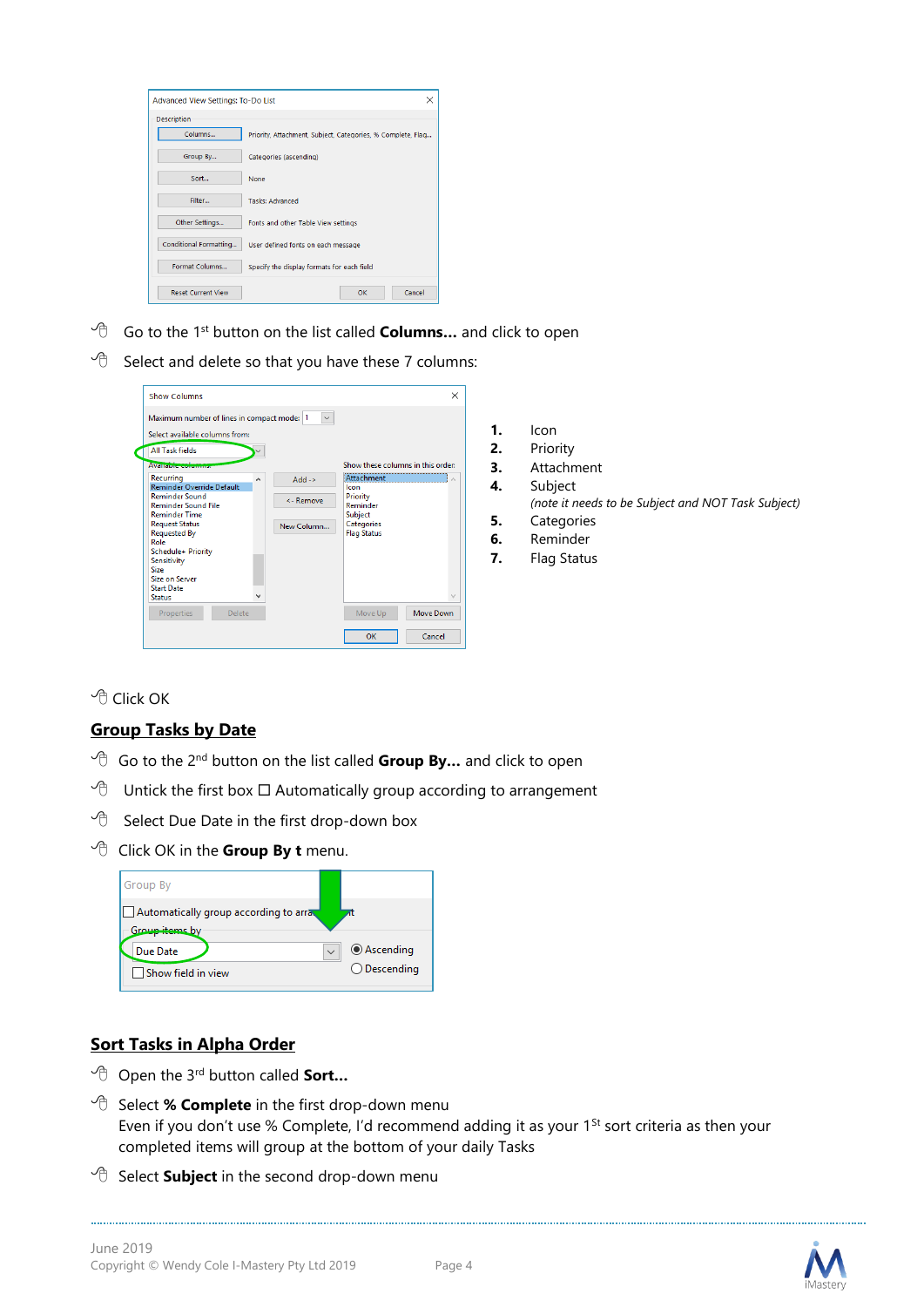#### Click OK in the **Sort** menu.

| Sort                         |                                      |
|------------------------------|--------------------------------------|
| Sort items by<br>% Complete  | ◉ Ascending<br>$\bigcirc$ Descending |
| Then by<br>Subject<br>hen hv | ◉ Ascending<br>$\bigcirc$ Descending |

#### **Filter Tasks**

- <sup>t</sup> Go to the 4<sup>th</sup> button on the list called **Filter...** and click to open.
- At the bottom of this main tab of the Filter check that the Time is selected as **none**.

| Filter       |                           |                                 | ×            |
|--------------|---------------------------|---------------------------------|--------------|
| <b>Tasks</b> | More Choices Advanced SQL |                                 |              |
|              | Search for the word(s):   |                                 | $\checkmark$ |
|              | lm:                       | subject field only              | $\checkmark$ |
|              | <b>Status:</b>            | doesn't matter                  | $\checkmark$ |
|              | From                      |                                 |              |
|              | Sent To                   |                                 |              |
|              | ime:                      | Anytime<br>none<br>$\checkmark$ | $\checkmark$ |
|              |                           |                                 |              |
|              |                           | Cancel<br>OK                    | Clear All    |

- $\sqrt{2}$  Next go to the **Advanced** tab in the Filter section (3<sup>rd</sup> tab along the top of the Filter subsection)
- $\partial$  Select the Field drop-down menu
- Then select the 3<sup>rd</sup> option from the drop-down menu called Date/Time fields
- $\Theta$  And add in these fields:

|    | Field          | Condition          | Value | <b>Purpose</b>                                                                    |
|----|----------------|--------------------|-------|-----------------------------------------------------------------------------------|
|    | Date Completed | does not exist     |       | Carries forward overdue tasks                                                     |
| 2  | Due Date       | On or before       | today | Carries forward overdue tasks                                                     |
| 3. | Due Date       | Does not exist     |       | Lists tasks without a due date                                                    |
|    | Date Completed | on or after        | today | Shows the tasks you complete<br>today (as ticked and in a<br>smaller struck font) |
|    | Due Date       | In the next 7 days |       | Defines the period of tasks<br>you want to view                                   |

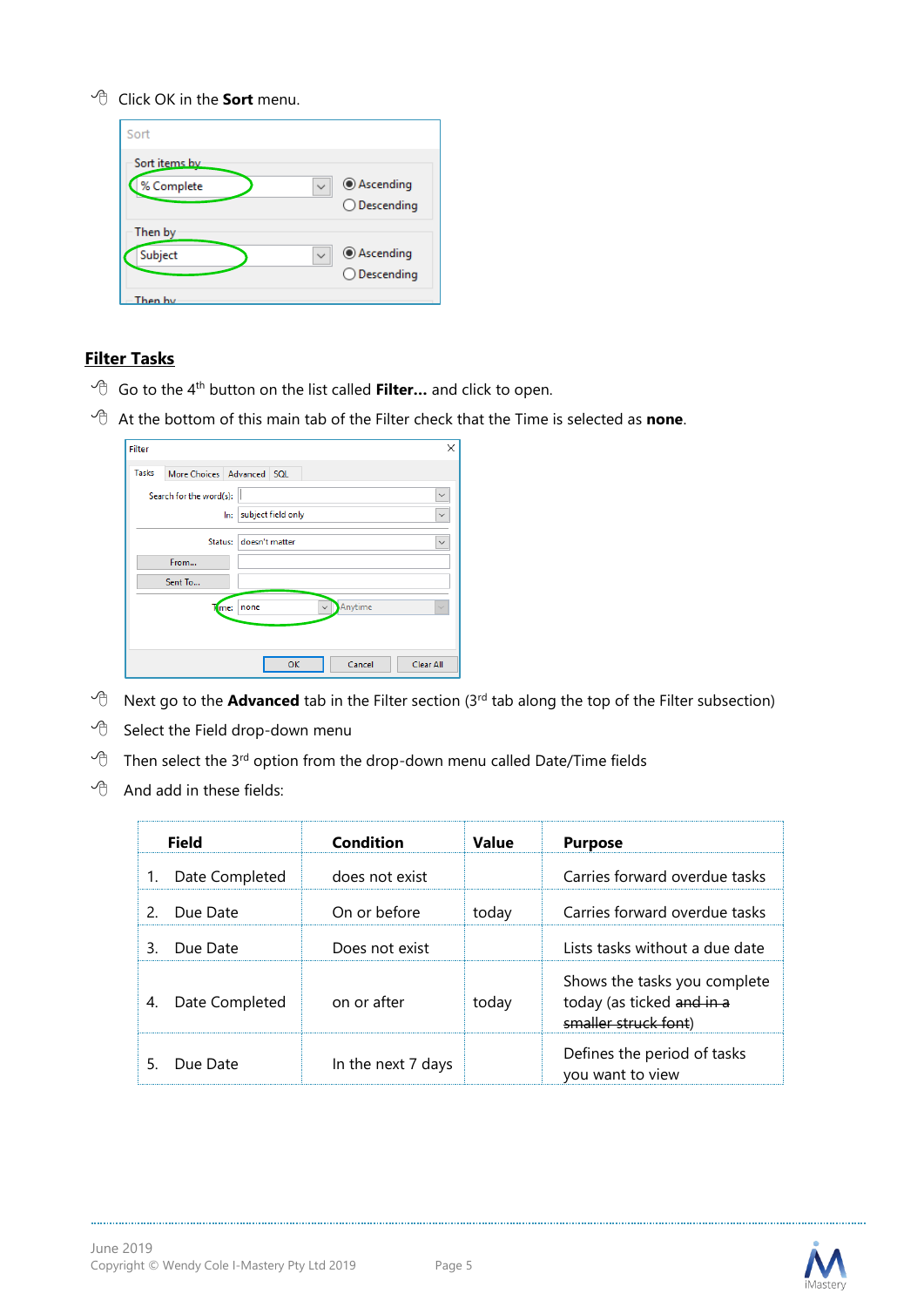| <b>Description</b>        |                                                            |                                                                |                                                                 |
|---------------------------|------------------------------------------------------------|----------------------------------------------------------------|-----------------------------------------------------------------|
| Columns                   | Icon, Complete, Priority, Attachment, Due Date, Subject, S | More Choices<br>Tasks<br>Find items that match these criteria: | Advanced SOL                                                    |
| Group By                  | Due Date (ascending)                                       | Date Completed<br>Date Completed<br>Due Date                   | does not exist<br>on or after<br>today<br>on or before<br>todav |
| Sort                      | % Complete (ascending), Subject (ascending)                | Due Date                                                       | in the next 7 days                                              |
| Filter                    | Tasks: Advanced                                            | Define more criteria:                                          | Remove                                                          |
| Other Settings            | Fonts and other Table View settings                        | <b>Field</b>                                                   | Value:<br>Condition:                                            |
| Conditional Formatting    | User defined fonts on each message                         |                                                                | Add to List                                                     |
| Format Columns            | Specify the display formats for each field                 |                                                                |                                                                 |
| <b>Reset Current View</b> | OK<br>Cancel                                               |                                                                | Clear All<br>OK<br>Cancel                                       |

- <sup>-</sup> $\oplus$  Select **Add to List** as you add each condition
- $\sqrt{\theta}$  Click OK as you leave the Advanced View Settings: Next 7 Days screen
- $\Diamond$  You should now see your overdue tasks as well as tasks due in the next 7 days.  $\circledcirc$

### **Check Other Settings**

- Go to the 4th button on the list called **Other Settings…**  and click to open
- Make sure all 3 boxes on top LHS are ticked
- $\Theta$  Select a Grid line style (I like dashes).

| <b>Other Settings</b>                |                                                      |                                                                |
|--------------------------------------|------------------------------------------------------|----------------------------------------------------------------|
| <b>Column Headings and Rows</b>      |                                                      |                                                                |
| Column Font                          | 8 pt. Segoe UI                                       | Automatic column sizing                                        |
|                                      |                                                      | Allow in-cell editing                                          |
| Row Font                             | 8 pt. Segoe UI                                       | Show "new item" row                                            |
| <b>Grid Lines and Group Headings</b> |                                                      |                                                                |
| <b>Grid line style:</b>              | Dashes                                               | Show items in Groups                                           |
| <b>Message Preview</b>               |                                                      |                                                                |
| Font                                 | 8 pt. Segoe UI                                       |                                                                |
| <b>Reading Pane</b>                  |                                                      |                                                                |
| $\bigcirc$ Right $\bigcirc$ Bottom   | (● Off                                               |                                                                |
| <b>Other Options</b>                 |                                                      |                                                                |
|                                      |                                                      |                                                                |
|                                      | Use compact layout in widths smaller than  125       | characters                                                     |
|                                      |                                                      | Always use single-line layout Always use compact layout        |
|                                      |                                                      | Show messages from all folders in expanded conversation groups |
|                                      | Show conversation groups using Classic Indented view |                                                                |
|                                      |                                                      | Cancel<br>OK                                                   |
|                                      |                                                      |                                                                |

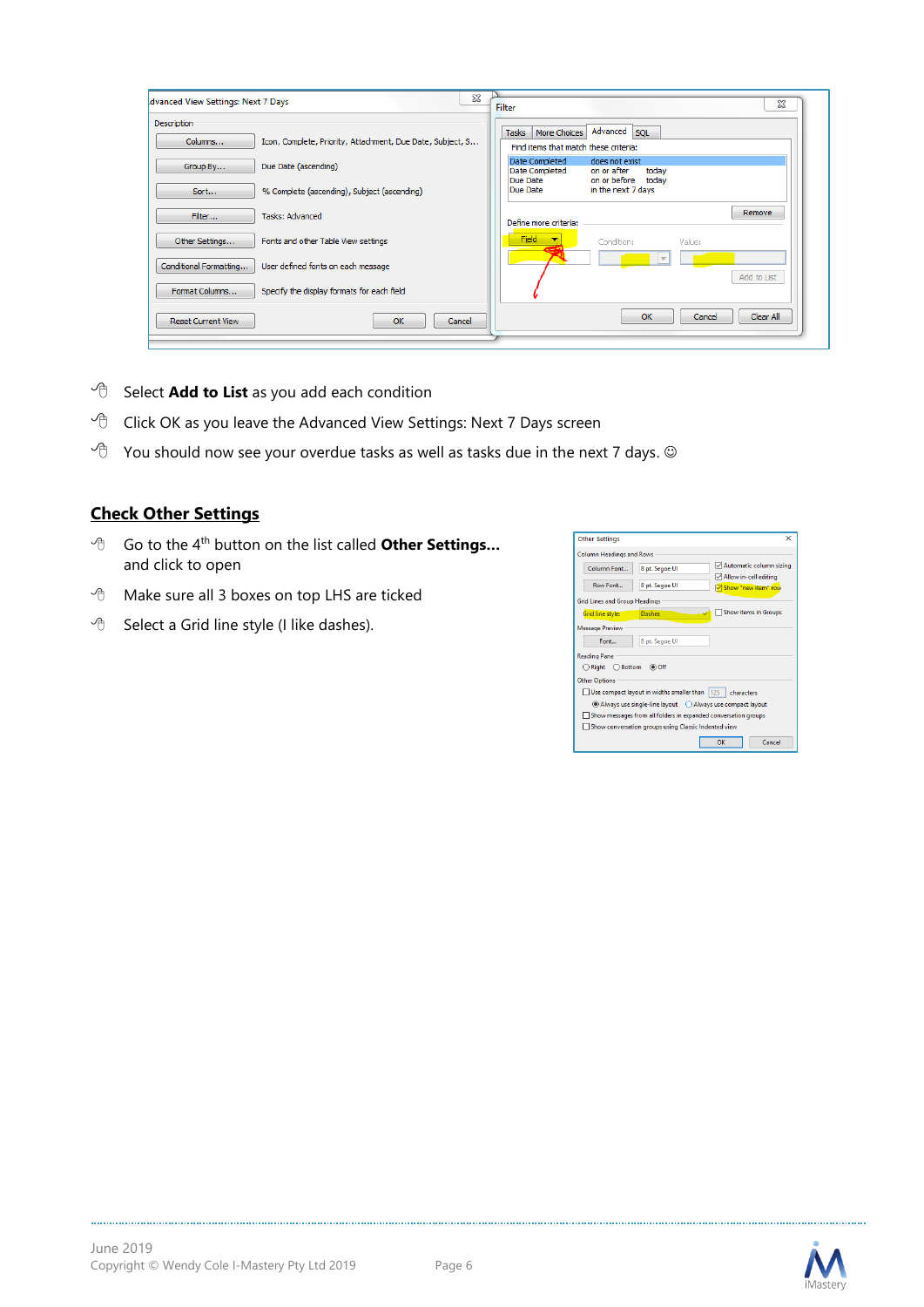#### **Highlight Today's Tasks**

- Go to the 6th button on the list called **Conditional Formatting…** and click to open
- $\sqrt{2}$  Select the **Add** button on the top RHS

| <b>Conditional Formatting</b>                             |                 |  |    |               |           |
|-----------------------------------------------------------|-----------------|--|----|---------------|-----------|
| Rules for this view:                                      |                 |  |    |               |           |
| Completed and Unread tasks                                |                 |  |    | ×.            | Add       |
| Completed and Read tasks<br>Overdue tasks<br>Unread tasks |                 |  |    | <b>Delete</b> |           |
| Unread group headers for tasks<br>Priority                |                 |  |    |               | Move Up   |
| Untitled                                                  |                 |  |    | w             | Move Down |
| Properties of selected rule                               |                 |  |    |               |           |
| Name:                                                     | <b>Untitled</b> |  |    |               |           |
| Font                                                      | 8 pt. Segoe UI  |  |    |               |           |
| Condition                                                 |                 |  |    |               |           |
|                                                           |                 |  | OK |               | Cancel    |

- $\Theta$  By clicking **Add** you will have an untitled rule at the bottom of the list
- <sup>-</sup>*In the little section called Properties of selected rule change the name from Untitled to Today*
- $\Diamond$  Click on the button called Font and select the font style and colour for your tasks for the current day. The example below uses Segoe UI, Semibold, 12, Purple

| Font                                                                                                                          |                                                                                                                  |                                                                                            | ×            |
|-------------------------------------------------------------------------------------------------------------------------------|------------------------------------------------------------------------------------------------------------------|--------------------------------------------------------------------------------------------|--------------|
| Font:<br>Segoe UI<br>Segoe UI<br>$\wedge$<br>Segoe UI Emoji<br>Segoe UI Historic<br>Segoe UI Symbol<br><b>SHOWCARD GOTH V</b> | Font style:<br>Semibold<br>$\sim$<br>Regular<br>Italic<br>Semibold<br><b>Semibold Italio</b><br><b>Bold</b><br>w | Size:<br>12<br>8<br>$\hat{\phantom{a}}$<br>9<br>10<br>11<br>12<br>14<br>$\checkmark$<br>16 | OK<br>Cancel |
| <b>Effects</b><br>Strikeout<br><b>Underline</b><br>Color:<br>Purple<br>$\checkmark$                                           | Sample<br>AaBbYyZz<br>Script:<br>Westem                                                                          | $\checkmark$                                                                               |              |

<sup>-</sup>*A* Click OK

 $\Theta$  Next choose the Condition button

| <b>Conditional Formatting</b>                          |                                |    |        |           |
|--------------------------------------------------------|--------------------------------|----|--------|-----------|
| Rules for this view:                                   |                                |    |        |           |
| Completed and Unread tasks<br>Completed and Read tasks |                                |    | ۸      | Add       |
| Overdue tasks<br>Unread tasks                          |                                |    |        | Delete    |
| Priority                                               | Unread group headers for tasks |    |        | Move Up   |
| Todav                                                  |                                |    | $\cup$ | Move Down |
| Properties of selected rule                            |                                |    |        |           |
| Name:                                                  | Todav                          |    |        |           |
| Font                                                   | 12 pt. Segoe UI Semibold       |    |        |           |
| Condition                                              |                                |    |        |           |
|                                                        |                                | OK |        | Cancel    |

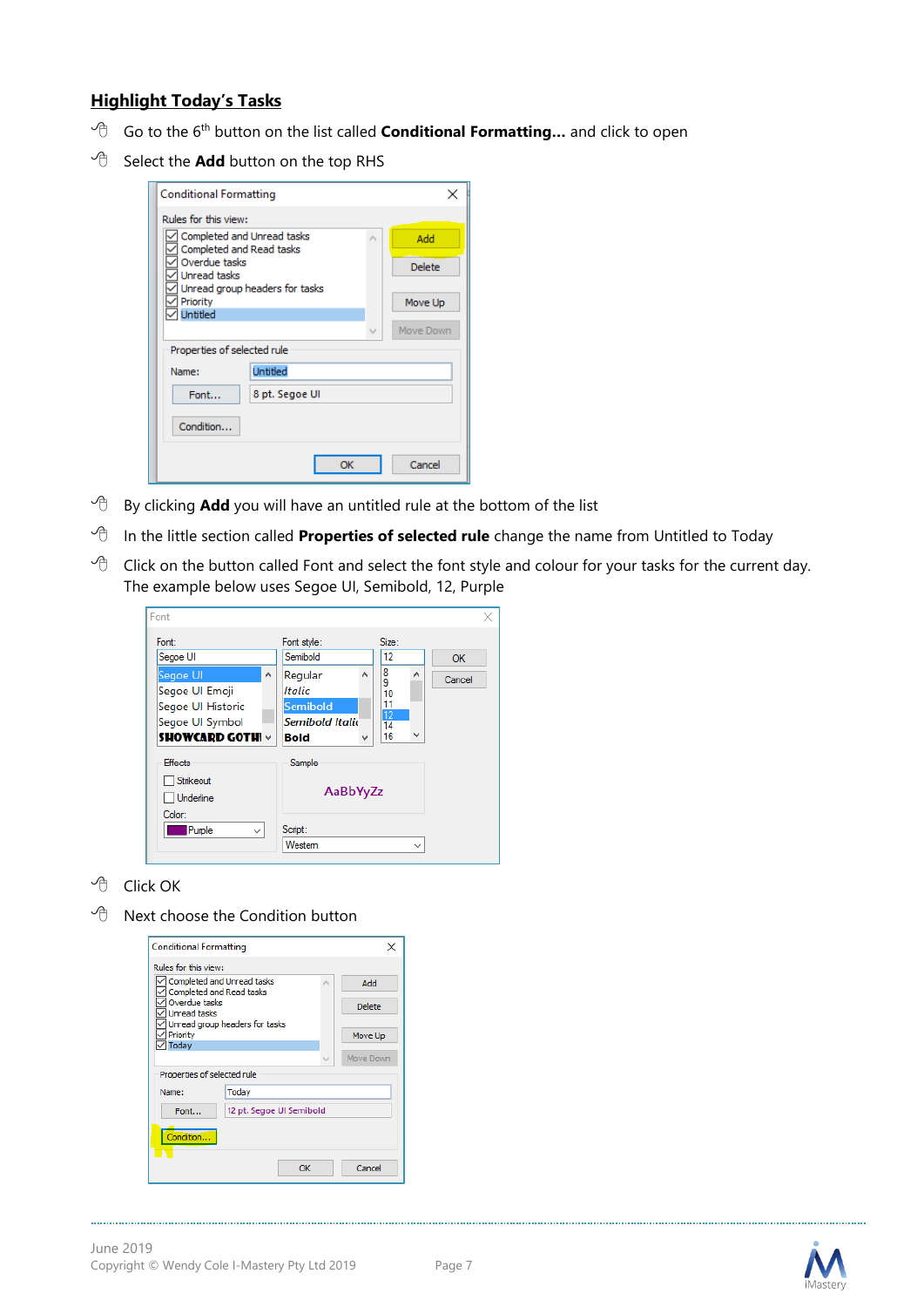- $\sqrt{\theta}$  Select the 3<sup>rd</sup> tab along the top called **Advanced**.
- $\sqrt{2}$  Click on the Field button with the drop-down arrow
- Select **Date/Time fields** and **Due Date**.
- Change the Condition drop-down menu from Anytime to **Today**.

Add to List

- <sup>t</sup> Click the button **Add to List**.
- Click **OK**.
- <sup>-</sup>*C* Click **OK** again on the next screen.

You should now have your Tasks in your To-Do Bar set up to work optimally. After you have worked with this for a little, you might like to make further customisations.

Field

 $\blacktriangledown$ 

## Enhance your search features

- <sup>t</sup> Go to your deleted email folder
- Put your cursor in the **Search Deleted Items** field at the top LHS of the deleted email folder
- Go to the ribbon about two-thirds along, click on the drop-down menu next to the **More** icon
- <sup>t</sup> Select the Common Properties that you'd find useful in a search, e.g.: Sent, To, Subject & Body



- $\sqrt{g}$  To search a specific phrase, with words in an exact sequence use quotation marks around the search string. For example "Information Technology".
- $\Theta$  AND, NOT, OR, <, >, =, and other operators are used to refine your search. Operators should be typed in uppercase letters. For more information about the Boolean search features in Outlook, see article at [https://support.office.com/en-us/article/learn-to-narrow-your-search](https://support.office.com/en-us/article/learn-to-narrow-your-search-criteria-for-better-searches-in-outlook-d824d1e9-a255-4c8a-8553-276fb895a8da)[criteria-for-better-searches-in-outlook-d824d1e9-a255-4c8a-8553-276fb895a8da](https://support.office.com/en-us/article/learn-to-narrow-your-search-criteria-for-better-searches-in-outlook-d824d1e9-a255-4c8a-8553-276fb895a8da)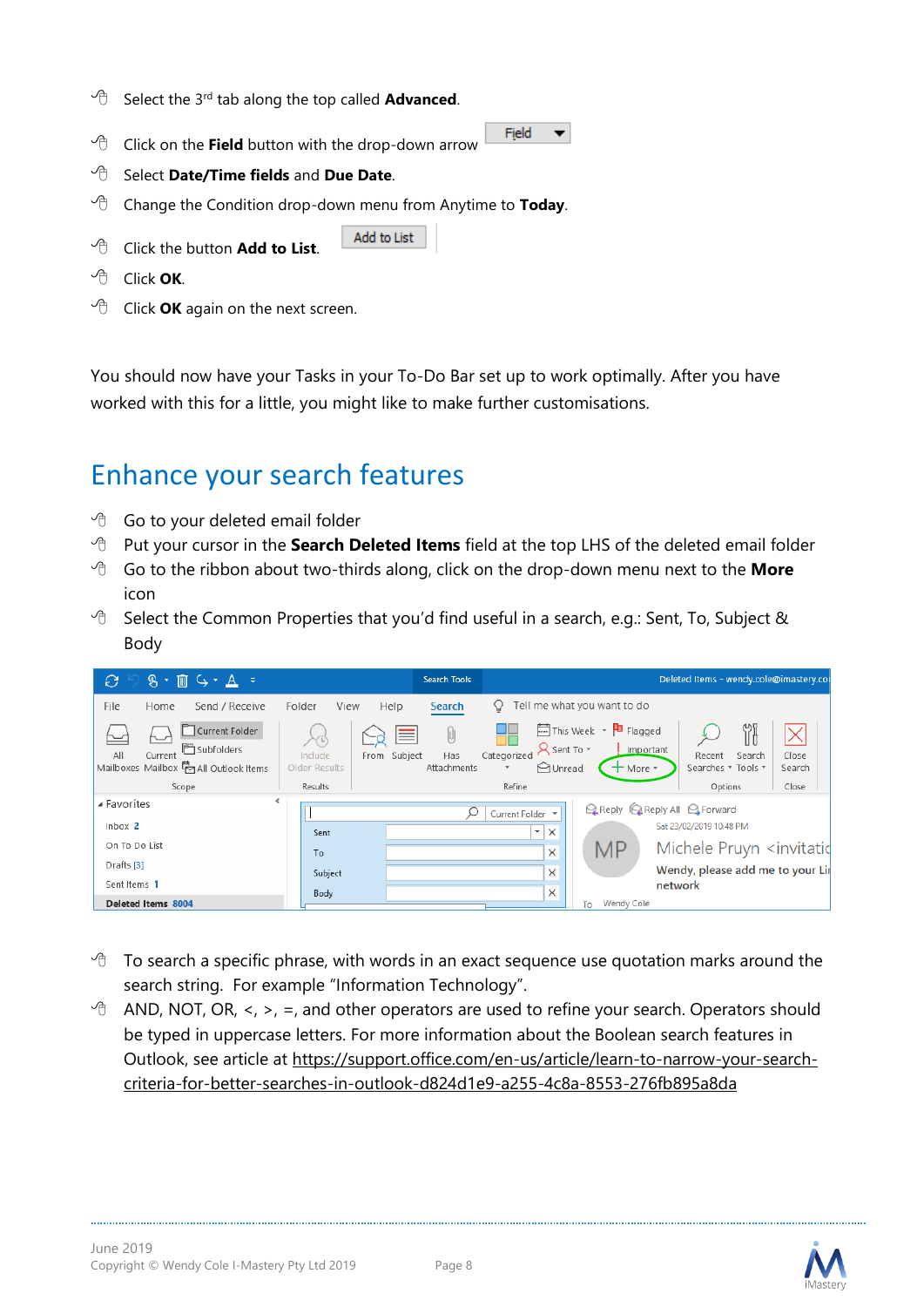# Add AutoText

- $\sqrt{2}$  Start a new email and type and format your desired text Try creating a highlighted box for your bottom line summary.
- $\Theta$  Now highlight your text
- <sup>t</sup> Click on the **Insert** tab in the email ribbon
- <sup><sup>t</sup> In the **Text** section of the toolbar (second from the right), select Quick Parts</sup>
- $\sqrt{\theta}$  Go to the end of the Quick Parts drop-down menu and select the last option Save Selection to Quick Part Gallery

| 7<br><b>Create New Building Block</b> |                                             |  |
|---------------------------------------|---------------------------------------------|--|
| Name:                                 | <b>Bottom line:</b>                         |  |
| Gallery:                              | <b>Ouick Parts</b><br>$\checkmark$          |  |
| Category:                             | General<br>$\ddotmark$                      |  |
| Description:                          |                                             |  |
| Save in:                              | NormalEmail<br>$\vee$                       |  |
| Options:                              | Insert content only<br>$\ddot{\phantom{r}}$ |  |
|                                       | OK<br>Cancel                                |  |

- $\sqrt{2}$  Change the name to an associated keyword (must be at least 4 characters)
- $\Theta$  Add a description if you'd like
- <sup></sub><sup>O</sup> Click OK</sup>
- $\sqrt{2}$  Test your new AutoText by opening a new email and typing your keyword.